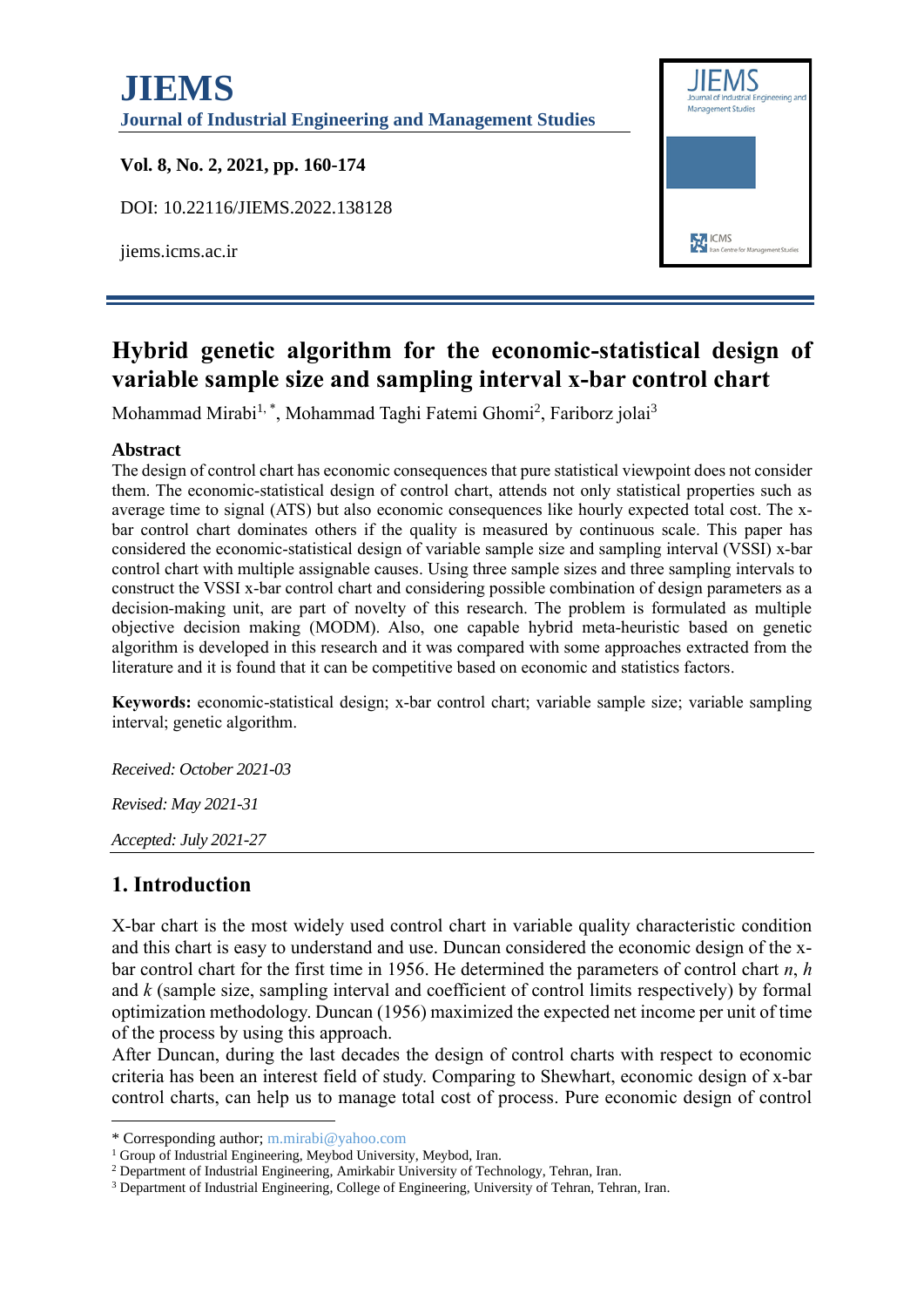charts considers costs only and does not focus on statistical properties, such as type I or type II error and average time to signal (ATS), and thus it is entirely possible to produce designs that are optimal in an economic sense but which may have very poor statistical performance (Woodal, 1986).

This research considers special kind of economic-statistical design for a VSSI x-bar control chart with multiple assignable causes for a continuous-flow production process. The main questions are:

- How can we construct the VSSI chart to reach a good result?
- What are the main attributes in VSSI chart that can be considered as a decision-making criteria?
- How can we solve the real sized VSSI chart in short time and with good result?

In this paper we use three sample sizes and three sampling intervals to construct the VSSI xbar control chart for the first time. Also, a possible combination of design parameters is considered as a decision-making unit which is identified by two attributes: hourly expected cost and average time to signal (ATS). Therefore, optimal design of control charts is formulated as multiple objective decision making (MODM). In this research for ATS's criterion, we set an upper limit and formulate it as a constraint of mathematical model. For the problems in the real-world scale, the core question is how to solve the problem in a short time period and with good result. In fact, in this research we deal with the problem by a new approach and also a new solve method. Meta-heuristics, mainly are the best tools in these situations especially in big size problems. Therefore, to solve the model and extract its parameters, we propose one capable hybrid meta-heuristic based on genetic algorithm and demonstrate that it is very competitive in comparison to other approaches.

The rest of paper is organized as follows. Section 2 is devoted to literature review. Section 3 introduces VSSI x-bar control cart. Formulations and loss function are given in section 4. Section 5 discusses about the proposed genetic algorithm applied to solve the problem. Section 6 is devoted to comparison study between proposed method and others in the literature. Finally, Section 7 concludes the paper.

## **2. Literature review**

The first research on economic-statistical design is due to Saniga (1977) since he considers economic factors and statistical properties to develop control chart. McWilliams (McWilliams, 1994) provided a FORTRAN program and user can determine economic-statistical x-bar chart design by that.

Yu et al (2010) considered an economic statistical design of control charts for one assignable cause. However, in the real world, there are multiple assignable causes like machine problems, material deviation, human errors, etc. In order to have a real application, in this paper, we consider the economic-statistical model for the x-bar control chart with multiple assignable causes.

Main focus in economic design of control chart' research is on a fixed-sampling interval (FSI), but care must take into account variable-sampling-interval (VSI) control charts have more speed in detecting shifts in the process (Prasath, 2011).

Das and Jain (1997), Das et al. (1997), Bai and Lee (1998) considered variable sampling interval (VSI) control charts for the first time. Yu and Wu (2004) proposed an economic design of VSI moving average control charts. Yu and Chen (2005) considered an economic design for a VSI x-bar control chart for a continuous-flow process. Yu and Hou (2006) developed an economic design for a VSI x-bar control chart with multiple assignable causes. Christopher et al. (2010) proposed the economic design of x-bar control charts with continuously variable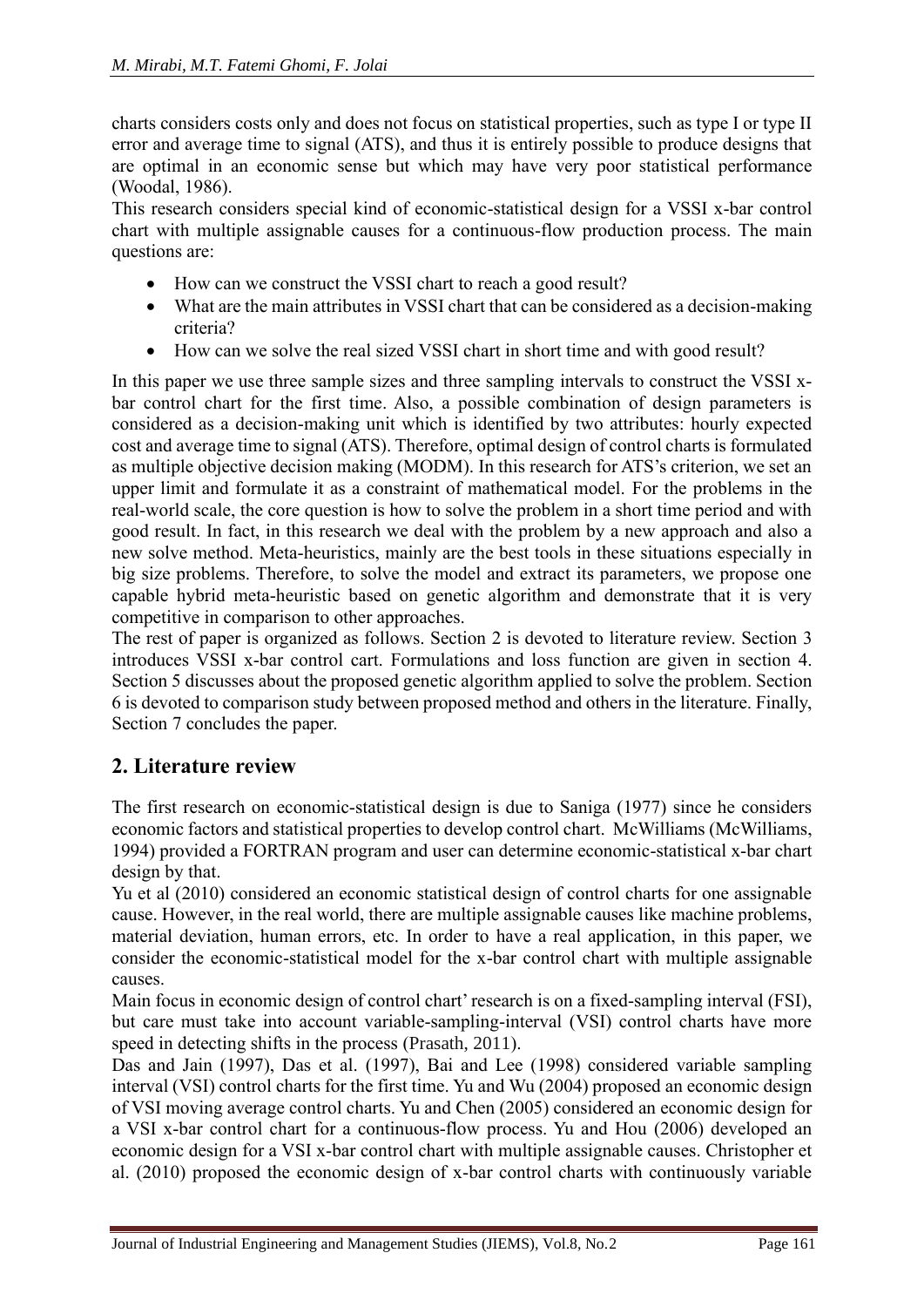sampling intervals to the field in that it allows the sampling interval to be determined by the extremity of the most recent sample. Fallahnezhad and Golbafial (2016) presented an economic model in the presence of inspection errors to design control chart to investigation of the effect of inspection errors on the formulation of chart. Oprine et al. (2018) suggested the possibility of re-sampling the process and a new chart design was proposed when the conditions "criticity depending on the deviation sign" and "control process cost" were considered. Salmasnia et al. (2019) determined the parameters of control chat in a way that the expected total cost is minimized. They suggested employing exponentially weighted moving average (*EWMA*) and range (*R*) control charts for profile monitoring, simultaneously. Finally, Niaki and Toosheghanian (2019) developed a methodology to economically design a variable sampling interval X-bar control chart that takes into consideration correlated non-normal sample data. Prabhu considered adaptive x-bar control chart with variable sample sizes (VSS) for the first time in 1993 and also Costa focused on the same area in 1994. Zimmer et al. (1998) investigated VSS control chart with three different sample sizes. Daudin (1992) investigated double sampling x-bar control chart. Prabhu et al (2001) and Costa (1997) combined VSI and VSS features and proposed variable sample sizes and sampling intervals (VSSI) x-bar control charts. Zimmer et al (2000) and Mahadik et al (2009) constructed a three stage VSSI control charts. Costa & Rahim (2001) and Chen (2004, 2007), considered an economic design of VSSI x-bar chart with assuming non-normal data. Kosztyan and Katona (2018) proposed a risk-based concept for the design of an X-bar chart with variable sample size and sampling interval. Finally, Khoo et al. (2019) proposed an upper‐sided improved variable sample size S-chart by improving the existing upper‐sided variable sample size S-chart through the inclusion of an

additional sampling interval. For more previous researches we refer readers to one literature review on adaptive control charts done by Tagaras (1998). One of the interesting and capable algorithms to solve real-world size problems is genetic that almost hybridized with other approaches. For example, Hejazi and Roozkhosh (2019) is one of the recent researches that used Monte-Carlo optimization method and applied double sampling method for inspection. In their research, decision variables are the sample size per sampling time and the maximum number of defective items in the first and second samples in each stage. Genetic algorithm is a part of main approach in presented work. By a fast glance, it can be seen a huge attention to genetic algorithm during the last decades by researchers. This stimulated us to develop a new genetic algorithm to solve the economic-statistical design of VSSI x-bar chart.

## **3. VSSI x-bar control chart**

Major assumptions for presented VSSI x-bar control chart are as follows:

- 1) The process is either in-control or out-of-control state only and is in-control state at the beginning.
- 2) The process is characterized by an in control state  $\mu_0$
- 3)  $k<sup>th</sup>$  assignable cause of magnitude  $\delta_k$ , which occurs at random, results in a shift in the mean from  $\mu_0$  to either  $\mu_0 + \delta_k \sigma$  or  $\mu_0 - \delta_k \sigma$ , and is assumed to occur according to a Poisson process with an intensity of  $\lambda_k$  occurrences per hour ( $\sigma$  is the standard deviation of x-bar control chart).

Therefore it is assumed that the quality characteristic (QC) has normal distribution with mean  $\mu_0$  and a standard deviation  $\sigma$ . When the mean of the QC is at its target value,  $\mu_0$ , the process is in control state, but when kth assignable cause is occurred, the mean changes from  $\mu_0$  to  $\mu_1 = \mu_0 + \delta_k \sigma$  the process is out of control state ( $\delta_k$  represents the ratio of the change with standard deviation units). In this case when the control chart produced an alarm, the process will be stopped and finding related assignable causes and removing them is started.  $Z_i$  is the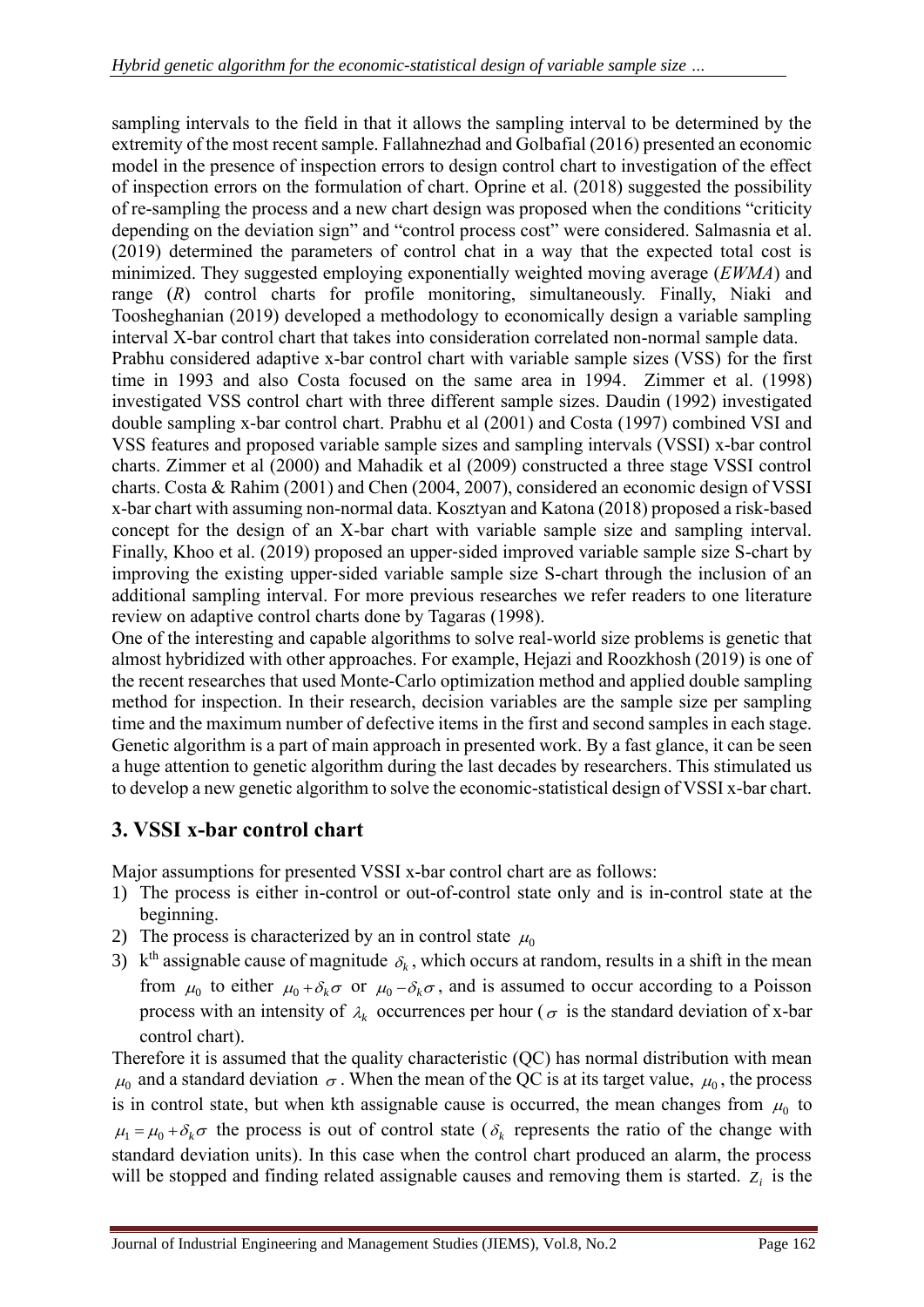value of standardized  $\overline{X}_i$  (*i*=1,2,...) and defined as:

$$
Z_i = \frac{\overline{X}_i - \mu}{\frac{\sigma}{\sqrt{n(i)}}}
$$

 $\bar{X}_i$ , *i* = 1,2,... is the mean of *i*<sup>th</sup> subgroup calculated by *n*(*i*) and *t*(*i*) as sample size and sampling interval, respectively. It is clear that if  $\mu = \mu_0$  then  $Z_i \approx N(0,1)$  and otherwise  $Z_i \approx N(n\delta_k,1)$ . For VSSI model, we utilize three different sample sizes ( $n_1 < n_2 < n_3$ ) and three sampling intervals  $(h_1 > h_2 > h_3)$ . Therefore there are four zones using three threshold limits ( $k_1 < k_2 < k_3$ ) as follows:

$$
I_1 = (-k_1, k_1)
$$
  
\n
$$
I_2 = (-k_2, -k_1) \cup (k_1, k_2)
$$
  
\n
$$
I_3 = (-k_3, -k_2) \cup (k_2, k_3)
$$
  
\n
$$
I_4 = (-\infty, -k_3) \cup (k_3, \infty)
$$

In VSS, based on the previous plotted point, sample size and sampling interval is chosen as follow:

$$
(n(i), h(i)) = \begin{cases} (n_1, h_1) \text{if } Z_{i-1} \in I_1 \\ (n_2, h_2) \text{if } Z_{i-1} \in I_2 \\ (n_3, h_3) \text{if } Z_{i-1} \in I_3 \end{cases}
$$

Figure 1 portraits presented VSSI.



Fast detection of mean shifts is the major statistical property of a control chart. When sampling interval is constant, we use ARL for this property. However, in VSI it has to be measured by an average time to signal (ATS) that is defined as the average time needed to detection of shift in the process's parameters (Niaki et al., 2012).

The transition probability matrix of the Markov chain model is defined as: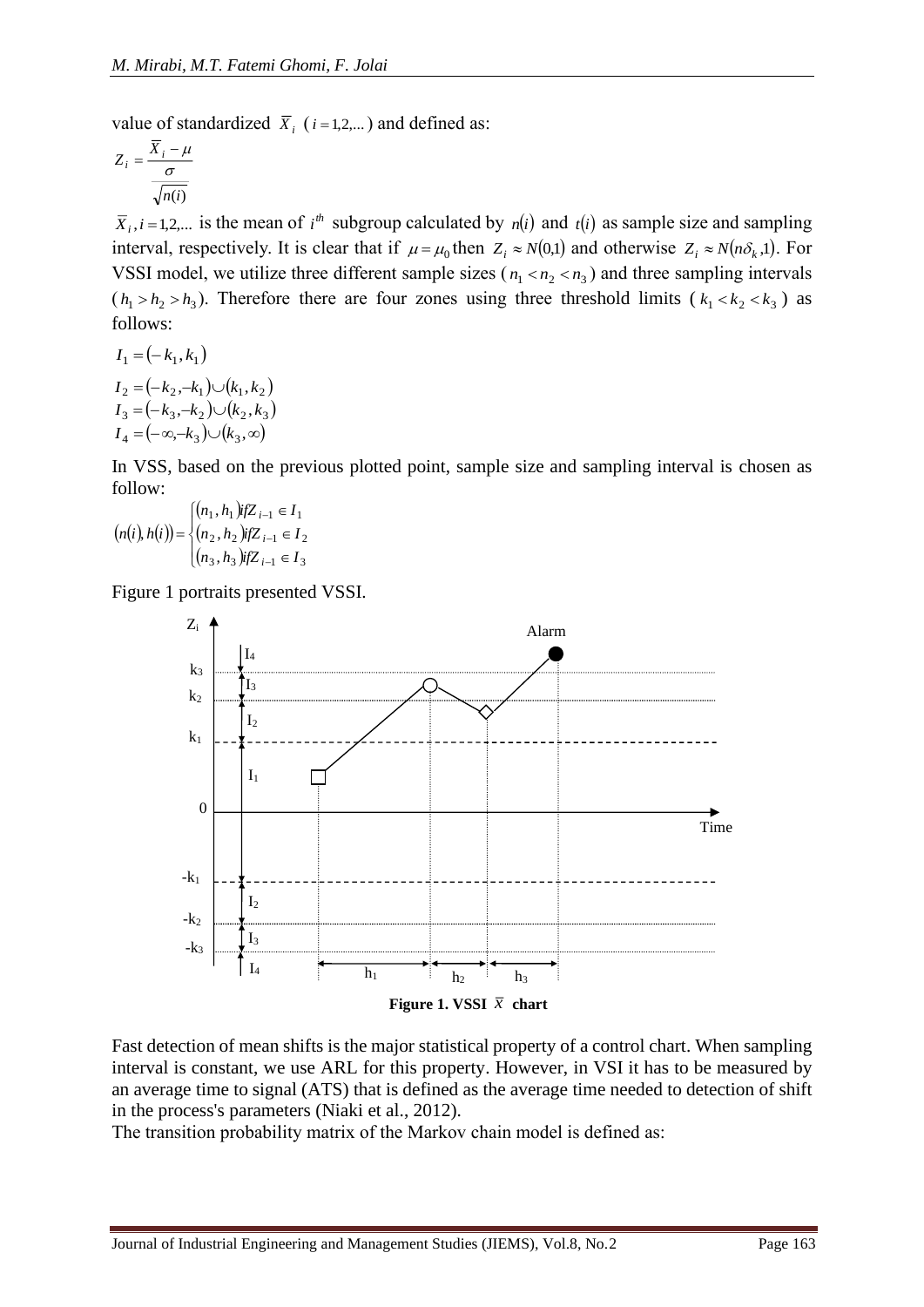$$
P = \begin{bmatrix} p_{11}, p_{12}, p_{13}, p_{14} \\ p_{21}, p_{22}, p_{23}, p_{24} \\ p_{31}, p_{32}, p_{33}, p_{34} \\ p_{41}, p_{42}, p_{43}, p_{44} \end{bmatrix}
$$

Where  $p_{ij}$  denotes the transitional probability that *i* is the prior state and *j* is the new state (Noorossana, et al., 2002). Therefore the average time to signal (ATS) as a performance measure can be calculated by can be computed by the Markov chain approach for computing average run length (ARL) only with minor modifications. For control charts with VSI, it is shown that:

$$
ATS = b' \times (I - Q)^{-1} \times H'
$$

Where  $b' = (b_1, b_2, b_3)$  is the vector of initial or starting probabilities (calculate as follows), *I* is the identity matrix of order 3, *Q* is the transition matrix with eliminated elements corresponding to the absorbing state, and  $H' = (h_1, h_2, h_3)$  is the vector of the sampling intervals corresponding to the transient states (Noorossana, et al., 2002).

$$
b_1 = \frac{(2\varphi(k_1) - 1)}{(2\varphi(k_3) - 1)}
$$
  
\n
$$
b_2 = \frac{(2\varphi(k_2) - 2\varphi(k_1))}{(2\varphi(k_3) - 1)}
$$
  
\n
$$
b_3 = \frac{(2\varphi(k_3) - 2\varphi(k_2))}{(2\varphi(k_3) - 1)}
$$

### **4. The loss function**

The average time cycle (ATC) includes four time intervals as (1) the interval during which the process is in control; (2) the interval during which the process is out-of-control but still undetected; (3) the time required to sample, inspect, evaluate and plot a sample mean; (4) the time required to search and repair for the assignable cause. Based on Duncan's (1971) multiple assignable cause's model, it is assumed that the process starts with mean  $\mu_0$  and standard

deviation  $\sigma$ . The mean time for occurrence of  $k^{th}$  assignable cause is equal to  $\frac{1}{\lambda_k}$  $\frac{1}{k}$  (k=1, 2, ...,*m*).

Therefore ATC can be calculated as follow:

$$
ATC = ATS + \frac{1}{\sum_{k=1}^{m} \lambda_k}
$$

As a result, the expected length of a production cycle is:

$$
E(T) = ATC + T_1 \times E(false) + \sum_{k=1}^{m} T_{2k} \times P_k
$$

 $T_1$  is the average time to finding assignable cause when the process is in control state and  $T_{2k}$ is the average time to find and repair the  $k^{th}$  assignable cause and correct the process when it is in out of control state and finally is the occurrence probability of  $k<sup>th</sup>$  assignable cause in each time cycle. Finally *E*(*false*) is the average number of false alarm in each production cycle and is calculated as follow (Niaki et al., 2012):

$$
E(false) = b' \times (I - Q)^{-1} \times \alpha
$$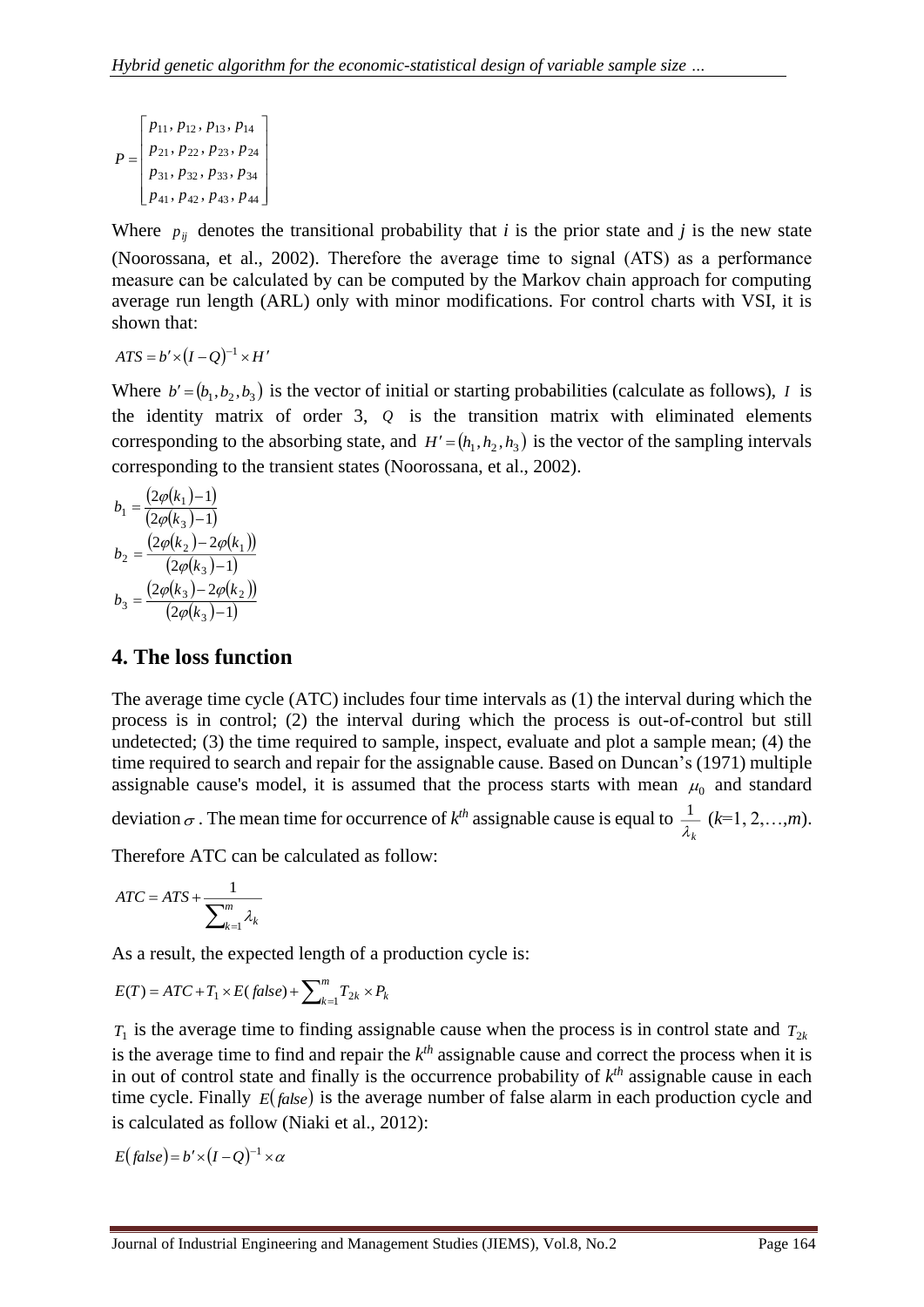Where  $\alpha = (P[Z > k_3] + P[Z < -k_3]0,0)$  is the vector of false alarms probabilities in each transition state and Q is the transition matrix without elements associated with the absorbing state. Let  $E(BC)$  be the expected benefits minus costs incurred during a cycle. We have:

$$
E(BC) = B_1 \times \left(\frac{1}{\sum_{k=1}^m \lambda_k}\right) + B_2 \times ATS - C_1 \times E(false) - \sum_{k=1}^m C_{2k} \times P_k - \sum_{i=1}^3 \frac{E(T) \times b_i}{h_i} \times n_i \times a_1 + a_2)
$$

Where

 $B_1$  is the benefit per hour when the process is in control state

 $B_2$  is the benefit per hour when the process is out of control state

 $C_1$  is the cost of false alarm

 $C_{2k}$  is the cost of searching and removing  $k^{th}$  assignable cause

 $a_1$  is the variable cost of sampling and testing

 $a_2$  is the fixed cost of sampling and testing

Then the  $E(BC)$  per unit time is:

$$
E(A) = \frac{E(BC)}{E(T)}
$$

Now we can earn loss function as follow:

 $E(L) = B_1 - E(A)$ 

Therefore the loss function is a function of cost parameters ( $B_1, B_2, C_1, C_{2k}$ ), the process parameters  $(T_1, T_{2k}, \lambda_k, \delta)$  and the design parameters  $(n_1, n_2, n_3, h_1, h_2, h_3, k_1, k_2, k_3)$ .

To solve VSSI x-bar control chart statistically and economically we need to solve the following mathematical model (Model 1):

$$
Min \t E(L)
$$

$$
S.T. \quad 0 < n_1 < n_2 < n_3
$$
\n
$$
h_1 > h_2 > h_3 > 0
$$
\n
$$
0 < k_1 < k_2 < k_3
$$
\n
$$
n_1, n_2, n_3 \in \mathbb{Z}^+
$$
\n
$$
ATS \leq ATS_0
$$

## **5. Hybrid genetic algorithm**

Genetic algorithm (GA) as a class of [evolutionary algorithms](http://en.wikipedia.org/wiki/Evolutionary_algorithm) (EA) proposed by John Holland in the 1960s for the first time. EA class of algorithm generate solutions by techniques inspired by natural evolution, such as [mutation,](http://en.wikipedia.org/wiki/Mutation_(genetic_algorithm)) [selection,](http://en.wikipedia.org/wiki/Selection_(genetic_algorithm)) and [crossover.](http://en.wikipedia.org/wiki/Crossover_(genetic_algorithm)) The main concept of GA is to evolve a population of candidate solutions (called individuals, creatures, or [phenotypes\)](http://en.wikipedia.org/wiki/Phenotype) to an optimization problem toward better solutions. Today, GA has wide and successful applications to solve NP-hard and completely NP-hard problems. The success is mainly due to its easy to understand and use and good flexibility. These reasons are enough to us to develop an approach based on GA to solve the presented problem.

At first so many individual solutions (called chromosomes) are (usually) randomly generated to generate an initial population. The population size depends on the problem, but generally contains several hundreds or thousands of possible solutions. The chromosomes evolve through successive iterations, called generations. During each generation, the chromosomes are evaluated through a fitness-based process where [fitter](http://en.wikipedia.org/wiki/Fitness_(biology)) solutions (as measured by a [fitness](http://en.wikipedia.org/wiki/Fitness_function)  [function\)](http://en.wikipedia.org/wiki/Fitness_function) are typically more likely to be selected. After that in the next step of GA, it generates a second generation population of solutions by using [genetic operators:](http://en.wikipedia.org/wiki/Genetic_operator) [crossover](http://en.wikipedia.org/wiki/Crossover_(genetic_algorithm)) an[d mutation.](http://en.wikipedia.org/wiki/Mutation_(genetic_algorithm)) To generate of each new solution, a pair of "parent" solutions is selected for breeding from the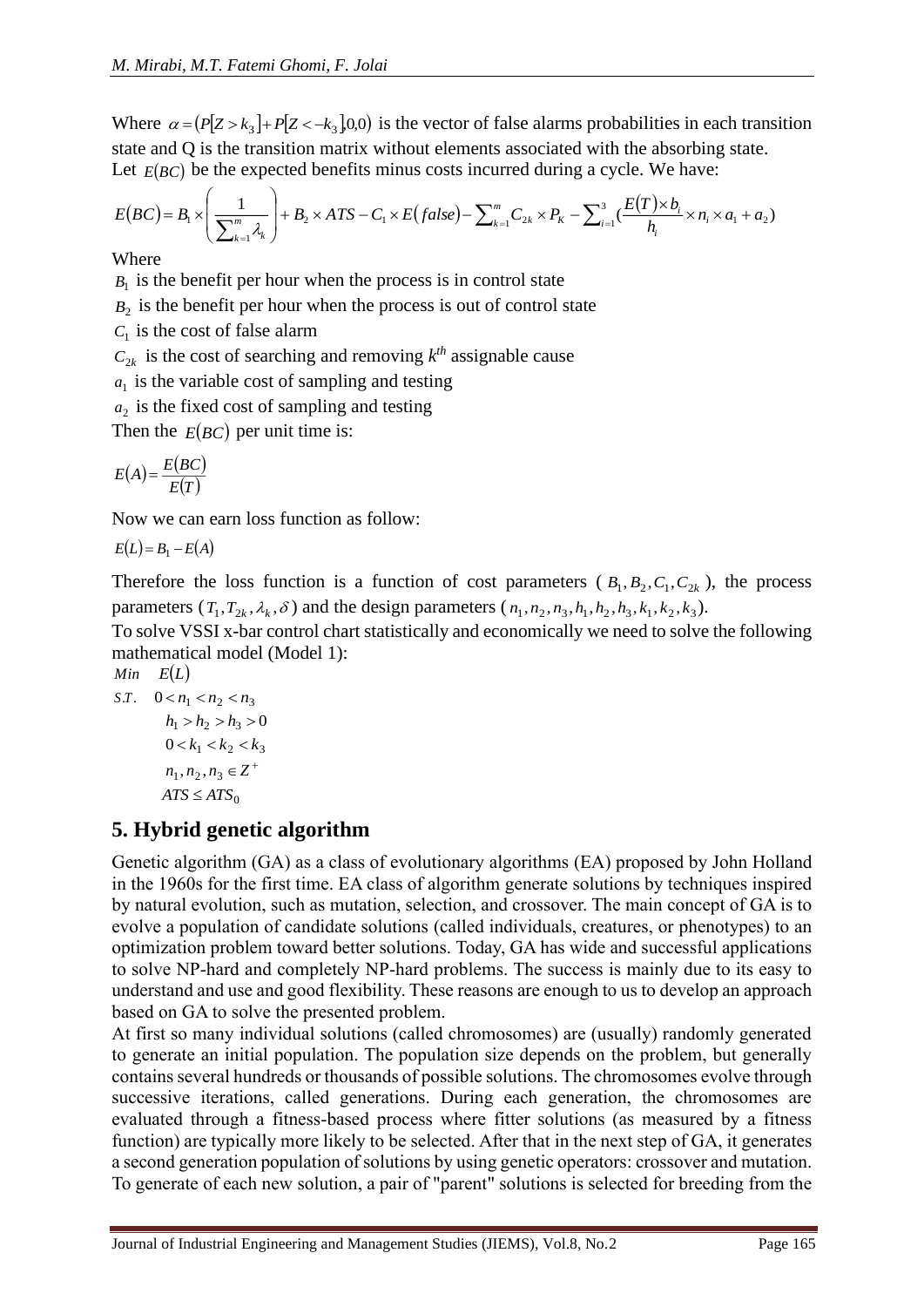pool selected previously. By producing a "child" solution by operators like crossover and mutation, a new solution is created which typically shares many of the characteristics of its "parents". For each new child, new parents are selected and the process continues until a new population of solutions of appropriate size is generated.

After predetermined number of generations the algorithm converges to the best chromosome, which probably is the optimal solution or may be a near-optimal solution of the problem (William et al., 2008).

GA is a strong approach to solve the real word problems and we select it to solve the Model 1. To enrich the capability of the proposed GA in this paper it is hybridized with some other approaches.

Fig.2 shows the flowchart of HGA for the VSSI. HGA hybridizes with a heuristic called the swap procedure (SP). Also the author uses two genetic operators to make good new offspring.



**Figure 2. The flowchart of the HGA**

For a fast glance it is clear after determination of the GA parameters (such as the population size, the iteration number, the crossover rate, and the mutation rate) and also generates the initial population the SP is applied to improve each chromosomes. Each chromosome is then evaluated by an evaluation function. To extract some solutions for the genetic operations (crossover and mutation) the roulette wheel selection operation is applied.

One child may become a part of population if has good quality based on the fitness function. After a fix number of repetitions the HGA will be stop.

In the proposed GA there are three chromosomes with 3 genes, each gene represents a decision variable of the model. Figure 3 shows a typical chromosome.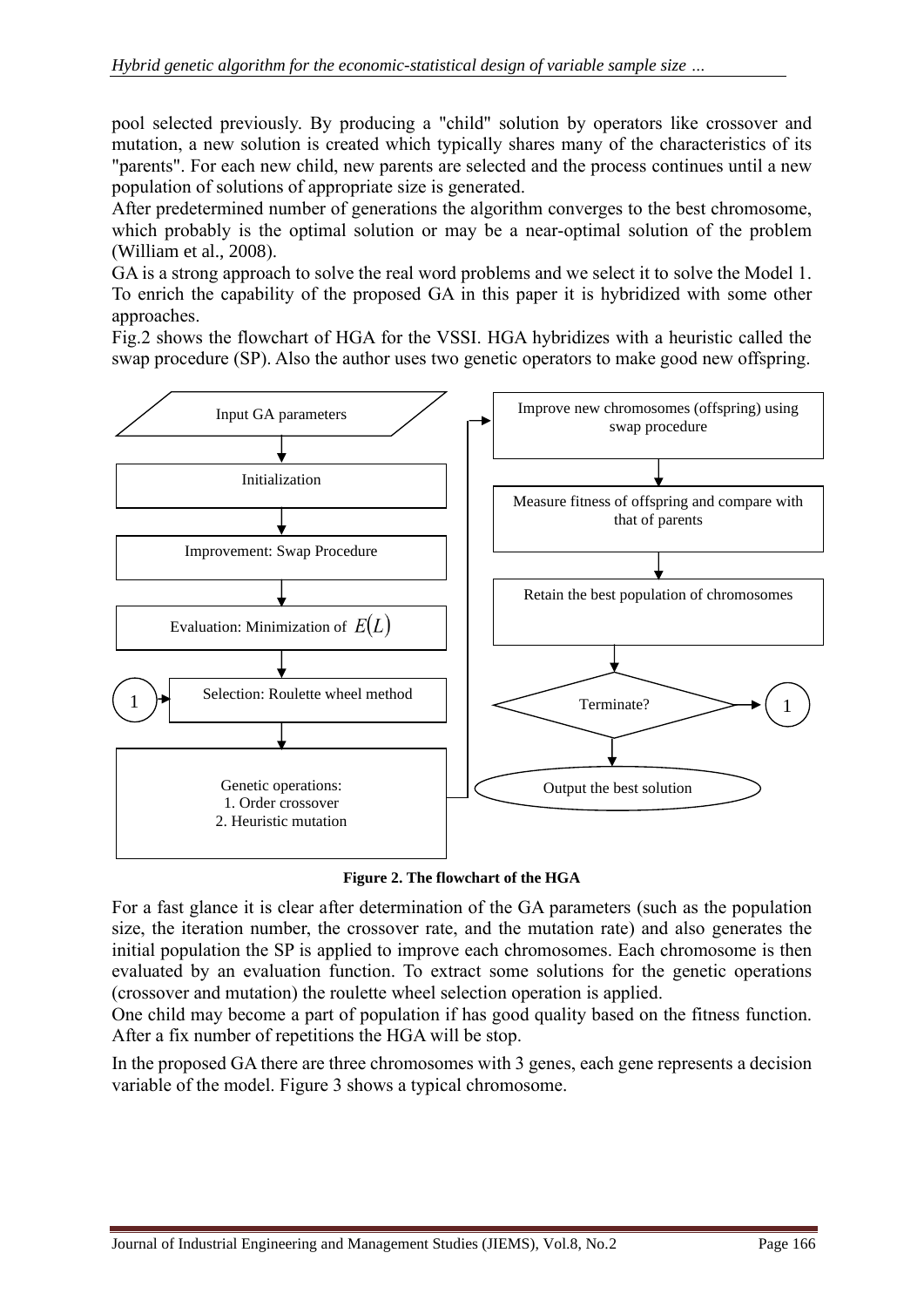

**Figure 3. Typical chromosome of** *n***,** *h* **and** *k*

#### **5.1. Initialization**

The initial solution for HGA is ideally generated using Uniform pseudo random numbers is equal to population size. based on our best experience good result is gained when  $n_1$ ,  $n_2$  and  $n_3$ are given from Uniform random U(1, 5), U(max $(n_1,3)$ , 15) and U(max $(n_2,10)$ , 30) discrete distributions,  $h_1$ ,  $h_2$  and  $h_3$  are given from Uniform random U(1, 8), U(0.15, min( $h_1$ ,3)) and U(0, min(h<sub>2</sub>,0.5)) continuous distributions  $k_1$ ,  $k_2$  and  $k_3$  are given from Uniform random U(0, 1.8),  $U(max(k_1,1.5), 2.8)$  and  $U(max(k_2,2.5), 3.5)$  continuous distributions respectively.

#### **5.2. Improvement**

One effective method to improve the solutions of the hard optimization problems is the local search heuristic. If a new solution generated is better than the previous solution, or parent, based on evaluation function, it will replace and become the new parent. Swap procedure (SP) is used to improve the links of each initial solution. The procedure of the SP is as follows: For each typical chromosome of *n*, *h* and *k*:

Step 1: Select one or two genes randomly from a link of a parent.

Step 2: Replace related gene(s) with the gene(s) from one other parent.

Step 3: Sort genes in ascending order for chromosome of *n* and *k* and in descending order for chromosome of *h*.

Step 4: Repeat step 1 to form four offspring for each typical chromosome.

Step 5: Evaluate all offspring and find the best one.

Step 5: If the best offspring is better than the parent, replace the parent with the best offspring and go back to Step 1; otherwise, stop.

### **5.3. Evaluation**

As mentioned before, the fitness function is minimizing the objective function of Model 1 or *<sup>E</sup>*(*L*).

### **5.4. Selection**

The commonly-used genetic operator is the roulette wheel selection operation (Goldberg, 1989). It is the proportionate reproduction operator where a string is selected for the mating pool with a probability proportional to its fitness. Thus, the  $i<sup>th</sup>$  string in the population is selected with a probability proportional. The fitter the chromosome, the higher the probability of being selected. Although one chromosome has the highest fitness, there is no guarantee it will be selected. Since the population size is usually kept fixed in a simple GA, the sum of the probability of each string being selected for the mating pools must be one. Suppose the population size is  $P_{size}$ , then the selection procedure is as follows:

Step 1: Calculate the total fitness of the population:

$$
F = \sum_{h=1}^{Psize} E(L)_h
$$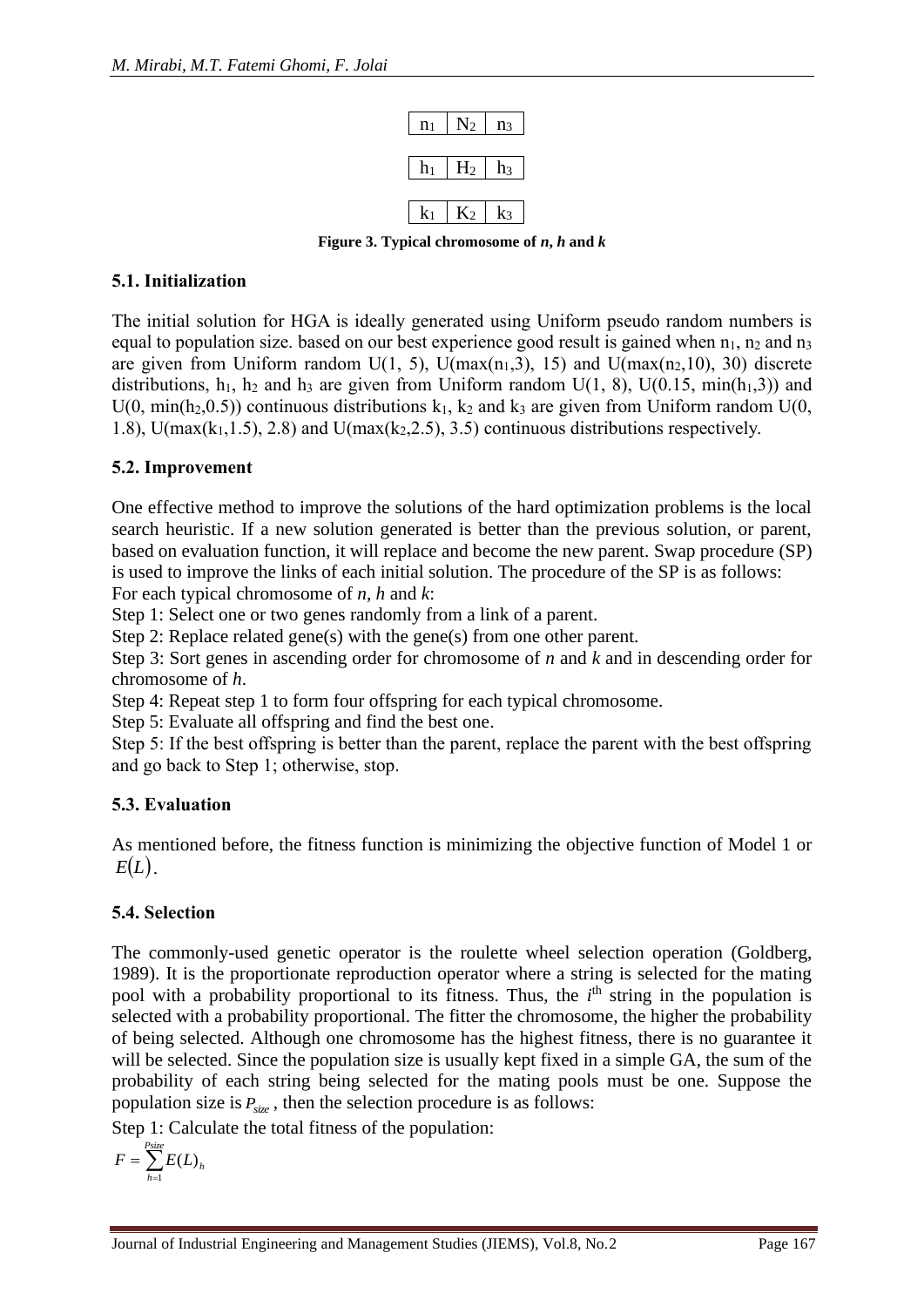Step 2: Calculate the selection probability  $P_h$  for each chromosome  $X_h$ :

$$
P_h = \frac{F - E(L)_h}{F * (P_{size} - 1)}
$$
  $h=1, 2, ..., P_{size}$ 

Step 3: Calculate the cumulative probability  $Q_h$  for each chromosome  $X_h$ :

$$
Q_h = \sum_{j=1}^h P_j
$$
  $h=1, 2, ..., P_{size}$ 

Step 4: Generate a random number r in the range (0, 1]. Step 5: If  $Q_{h-1} < r \leq Q_h$ , then chromosome  $X_h$  is selected.

#### **5.5. Genetic operation**

The genetic search progress is obtained by two essential genetic operations, including exploitation and exploration. Generally, the crossover operator exploits a better solution while the mutation operator explores a wider search space (Mirabi, 2012). The genetic operators used in the algorithms for the VSSI x-bar chart are one crossover and two mutations, which are called the heuristic mutation and the inversion mutation, respectively.

#### **5.5.1. The order crossover**

The procedure of the order crossover operation is (Mirabi, 2012):

Step 1: Select a substring from the first parent randomly.

Step 2: Produce a protochild by copying the substring into the corresponding positions in the protochild.

Step 3: Delete those genes in the substring from the second parent. The resulting genes form a sequence.

Step 4: Place the genes into the unfilled positions of the protochild from left to right according to the resulting sequence of genes in Step 3 to produce an offspring, shown in Fig. 4.

Step 5: Sort genes in ascending order for chromosome of *n* and *k* and in descending order for chromosome of *h*.

Step 6: Repeat Steps 1–4 to produce another offspring by exchanging the two parents.

5.5.2. The heuristic mutation

The procedure of the heuristic mutation operation, shown in Fig. 5, is taken as follows:

Step 1: Select one gene in a parent at random.

Step 2: Generate four other values for the related gene and with proper sorting generates four offspring

Step 3: Extract the best offspring.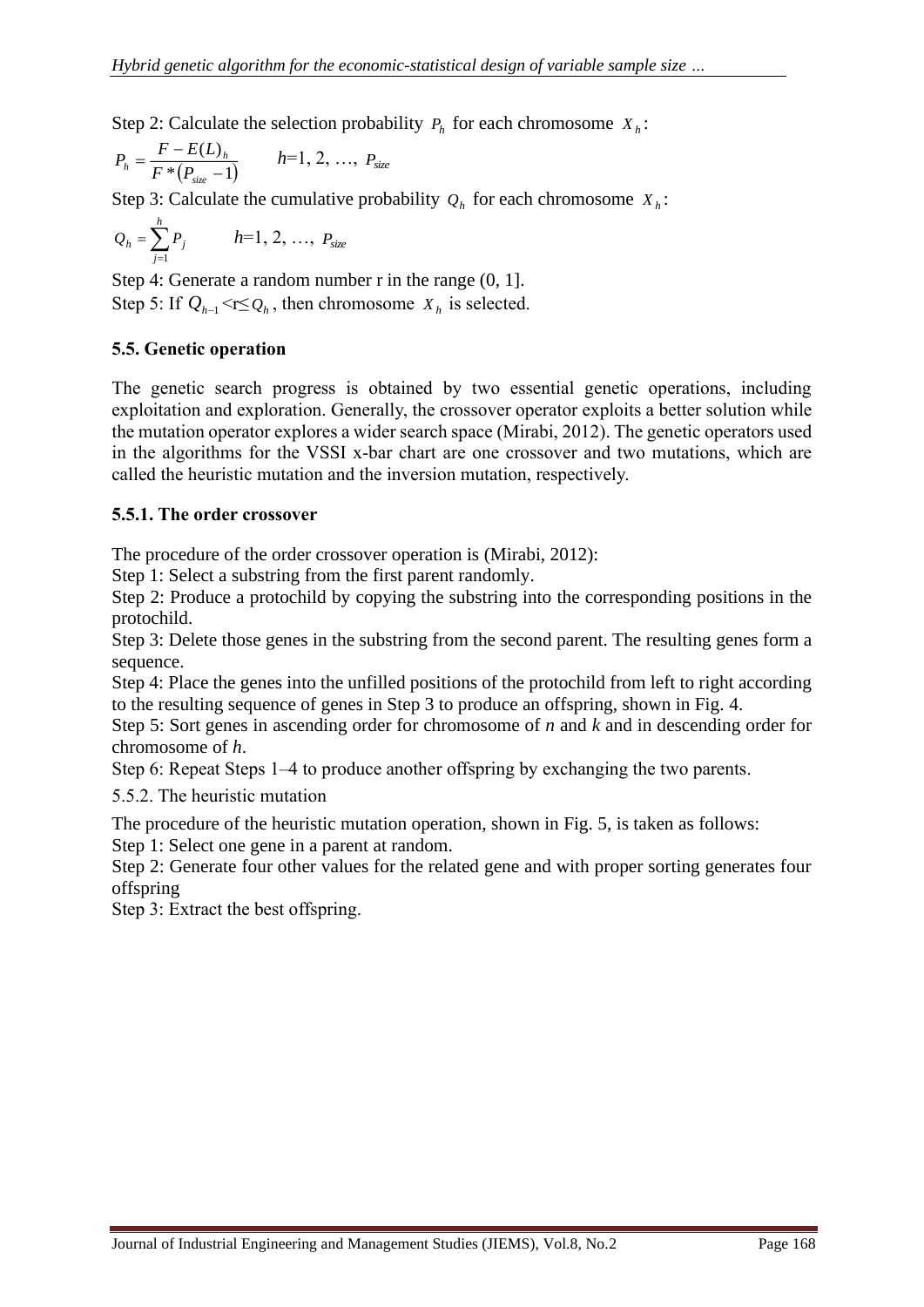| Parent 1    | $n_1 = 3$ | $n_2 = 5$                            | $n_3 = 18$ |  |  |  |
|-------------|-----------|--------------------------------------|------------|--|--|--|
| Parent 2    | $n_1 = 2$ | $n_2=8$                              | $n_3 = 17$ |  |  |  |
| Offspring 1 | $n_1 = 3$ | $n_2 = 5$                            | $n_3 = 17$ |  |  |  |
| Sorting     | $n_1 = 3$ | $n=5$                                | $n=17$     |  |  |  |
|             |           | Fig. 4. The order crossover operator |            |  |  |  |
|             |           | Select one gene randomly             |            |  |  |  |
| Parent      | $n_1=2$   | $n_{2}=5$                            | $n_3=11$   |  |  |  |
| Offspring 1 | $n_1 = 2$ | $n_2=11$                             | $n_3 = 12$ |  |  |  |
| Offspring 2 | $n_1 = 2$ | $n_2=8$                              | $n_3 = 11$ |  |  |  |
| Offspring 3 | $n_1 = 2$ | $n_2=4$                              | $n=11$     |  |  |  |
| Offspring 4 | $n_1 = 2$ | $n_2=11$                             | $n = 14$   |  |  |  |

#### Selected substring

Best Offspring

**Figure 5. The heuristic mutation operator**

### **6. Comparison study**

At first let  $B_1 = 150$ ,  $B_2 = 10$ ,  $C_1 = 100$ ,  $C_{2k} \in U(50, 150)$ ,  $T_1 = 5$ ,  $T_{2k} \in U(2, 8)$ ,  $\lambda_k \in U(0.01, 0.05)$  $a_1$ =0.1 and  $a_2$ =1. In genetic algorithm the quality of the final solution is strongly depends on four parameters: the population size ( $P_{size}$ ), the crossover rate (CR), the mutation rate (MR) and the number of generation (GN) (Niaki et al., 2012). In this research the following parameters are selected:

*<sup>P</sup>size* =20, CR=0.5, MR=0.2 and GN=1000.

When the GA algorithm repeats GN times, the chromosome with the lowest fitness value is reported as the solution of the problem (Niaki et al., 2012).

Computational study is carried out to compare the presented VSSI (called VSSI33) with economic-statistical design (ESD) proposed by Fong et al. (2010). And also with modified variable sample size and sampling interval X (MVSSI) chart proposed by Shashibhushan et al. (2007). All methods are programmed in Matlab 7 and on a PentiumVI 2 MHz personal computer.

Tables 1 and 2 demonstrate based on ATS index both methods of VSSI33 and ESD work better than MVSSI. But in accordance to E(L), VSSI33 and MVSSI outperform EDS. In detail comparison it can be seen VSSI33 outperform both MVSSI and ESD based on the both criteria. Based on ATS index VSSI33 outperforms ESD and MVSSI in 70 and 100 percent of all cases respectively. About E(L) index (loss function) VSSI33 outperforms ESD and MVSSI in 86 and 60 percent of all cases respectively.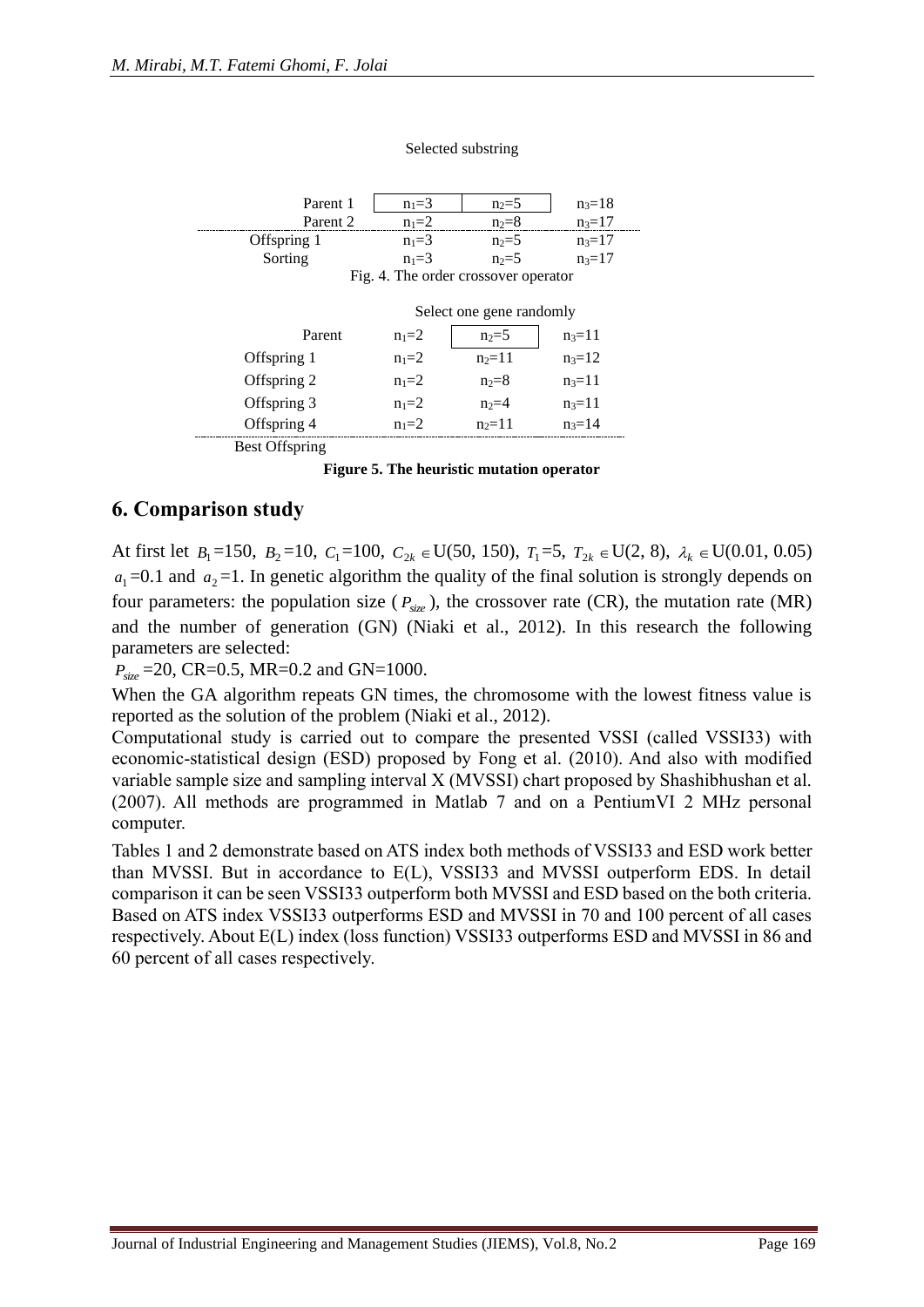| Problem        |             |             | <b>ESD</b> |            |      | <b>VSSI33</b>  |                |                |       |                |                |                |                |       |            |      |  |  |
|----------------|-------------|-------------|------------|------------|------|----------------|----------------|----------------|-------|----------------|----------------|----------------|----------------|-------|------------|------|--|--|
| No.            | $\mathbf n$ | $\mathbf h$ | K          | <b>ATS</b> | E(L) | n <sub>1</sub> | n <sub>2</sub> | n <sub>3</sub> | $h_1$ | h <sub>2</sub> | h <sub>3</sub> | k <sub>1</sub> | k <sub>2</sub> | $k_3$ | <b>ATS</b> | E(L) |  |  |
| $\mathbf{1}$   | 11          | 2.28        | 2.63       | 3.93       | 127  | 2              | 7              | 10             | 1.45  | 0.58           | 0.25           | 0.84           | 2.39           | 3.12  | 1.64       | 106  |  |  |
| $\overline{c}$ | 13          | 2.76        | 2.60       | 2.60       | 118  | 4              | 15             | 15             | 7.25  | 0.57           | 0.31           | 0.73           | 1.50           | 3.28  | 1.86       | 108  |  |  |
| 3              | 15          | 2.75        | 2.66       | 2.88       | 117  | $\mathbf{1}$   | 3              | 16             | 7.59  | 2.19           | 0.19           | 1.50           | 1.50           | 2.50  | 2.01       | 102  |  |  |
| $\overline{4}$ | 16          | 2.72        | 2.62       | 3.23       | 93   | $\mathbf{1}$   | 12             | 18             | 2.11  | 0.26           | 0.11           | 1.40           | 1.78           | 2.50  | 1.50       | 93   |  |  |
| 5              | 15          | 2.06        | 2.60       | 3.57       | 64   | 1              | 4              | 10             | 7.96  | 2.32           | 0.34           | 1.07           | 1.50           | 2.50  | 3.60       | 59   |  |  |
| 6              | 13          | 2.35        | 2.51       | 4.30       | 80   | 1              | 4              | 12             | 7.18  | 2.41           | 0.30           | 0.97           | 2.11           | 2.50  | 3.97       | 52   |  |  |
| $\overline{7}$ | 14          | 2.34        | 2.65       | 3.65       | 138  | 3              | 15             | 15             | 1.60  | 0.72           | 0.30           | 1.34           | 2.27           | 2.50  | 2.74       | 126  |  |  |
| 8              | 13          | 2.48        | 2.55       | 3.81       | 136  | $\overline{2}$ | 11             | 11             | 4.04  | 2.98           | 0.18           | 0.73           | 1.50           | 2.50  | 1.98       | 102  |  |  |
| 9              | 15          | 2.55        | 2.59       | 3.32       | 153  | $\overline{2}$ | 13             | 25             | 5.05  | 2.92           | 0.38           | 0.55           | 2.56           | 2.56  | 3.77       | 129  |  |  |
| 10             | 14          | 2.06        | 2.66       | 2.03       | 107  | 3              | 14             | 22             | 1.83  | 0.62           | 0.08           | 0.67           | 1.50           | 2.50  | 3.48       | 79   |  |  |
| 11             | 16          | 2.04        | 2.59       | 4.21       | 118  | $\mathbf{1}$   | 3              | 10             | 7.71  | 2.70           | 0.41           | 0.97           | 1.50           | 2.50  | 1.92       | 115  |  |  |
| 12             | 14          | 2.90        | 2.68       | 4.14       | 91   | $\overline{2}$ | 14             | 28             | 8.00  | 1.83           | 0.30           | 0.38           | 1.78           | 2.50  | 1.50       | 80   |  |  |
| 13             | 15          | 2.88        | 2.53       | 2.16       | 90   | $\overline{2}$ | 8              | 13             | 6.05  | 1.67           | 0.31           | 0.30           | 1.79           | 2.50  | 4.36       | 87   |  |  |
| 14             | 14          | 2.07        | 2.57       | 2.48       | 101  | $\overline{c}$ | $\overline{4}$ | 20             | 2.39  | 2.04           | 0.18           | 0.71           | 2.70           | 2.86  | 2.50       | 101  |  |  |
| 15             | 14          | 2.86        | 2.55       | 4.16       | 124  | $\mathbf{1}$   | 4              | 10             | 4.22  | 1.64           | 0.28           | 0.89           | 1.50           | 2.50  | 1.77       | 94   |  |  |
| 16             | 14          | 2.81        | 2.69       | 3.01       | 112  | 5              | 5              | 28             | 1.76  | 1.76           | 0.46           | 0.88           | 2.39           | 2.50  | 2.25       | 112  |  |  |
| 17             | 15          | 2.96        | 2.56       | 3.99       | 113  | $\overline{c}$ | 6              | 25             | 1.43  | 0.27           | 0.27           | 0.89           | 1.50           | 3.36  | 2.40       | 113  |  |  |
| 18             | 14          | 2.45        | 2.57       | 4.49       | 79   | 4              | 15             | 15             | 2.53  | 1.32           | 0.38           | 1.54           | 1.86           | 2.98  | 1.68       | 78   |  |  |
| 19             | 14          | 2.02        | 2.51       | 3.20       | 142  | $\overline{4}$ | 14             | 14             | 6.97  | 1.44           | 0.13           | 1.30           | 1.50           | 2.50  | 1.58       | 111  |  |  |
| 20             | 15          | 2.24        | 2.57       | 4.30       | 66   | 3              | 4              | 10             | 2.26  | 1.22           | 0.30           | 0.93           | 1.98           | 2.57  | 3.21       | 62   |  |  |
| 21             | 15          | 2.65        | 2.56       | 3.77       | 63   | $\overline{2}$ | 13             | 26             | 3.77  | 1.10           | 0.08           | 1.52           | 1.52           | 2.50  | 4.36       | 55   |  |  |
| 22             | 14          | 2.81        | 2.69       | 4.35       | 158  | 5              | 5              | 16             | 5.51  | 0.18           | 0.08           | 1.54           | 1.96           | 2.50  | 1.66       | 129  |  |  |
| 23             | 15          | 2.75        | 2.57       | 4.06       | 78   | 1              | 8              | 27             | 2.20  | 1.63           | 0.39           | 0.62           | 1.93           | 2.50  | 2.14       | 77   |  |  |
| 24             | 15          | 2.20        | 2.66       | 3.14       | 97   | $\overline{c}$ | 8              | 10             | 3.01  | 0.46           | 0.37           | 1.21           | 1.50           | 2.50  | 2.79       | 95   |  |  |
| 25             | 14          | 2.32        | 2.67       | 4.03       | 111  | $\mathbf{1}$   | 12             | 12             | 2.81  | 2.73           | 0.28           | 1.70           | 2.09           | 2.60  | 4.23       | 95   |  |  |
| 26             | 16          | 2.49        | 2.53       | 3.26       | 115  | $\overline{4}$ | 8              | 14             | 7.57  | 1.61           | 0.08           | 1.22           | 2.61           | 2.73  | 1.62       | 103  |  |  |
| 27             | 16          | 2.95        | 2.55       | 2.51       | 159  | 5              | 5              | 23             | 6.12  | 2.05           | 0.09           | 1.75           | 1.75           | 2.50  | 2.24       | 144  |  |  |
| 28             | 12          | 2.82        | 2.69       | 3.10       | 141  | 3              | 10             | 26             | 4.54  | 1.70           | 0.08           | 1.15           | 1.93           | 3.06  | 4.37       | 116  |  |  |
| 29             | 13          | 2.13        | 2.63       | 3.82       | 71   | 5              | 12             | 20             | 1.67  | 0.24           | 0.24           | 0.59           | 2.46           | 2.50  | 4.01       | 48   |  |  |
| 30             | 14          | 2.34        | 2.66       | 3.52       | 127  | $\mathbf{1}$   | 13             | 16             | 6.47  | 1.22           | 0.34           | 0.52           | 2.33           | 2.50  | 2.44       | 118  |  |  |

**Table 1. Comparison study between VSSI33 and ESD**

## **7. Conclusion**

In this paper, we derive a statistical-economic objective function for a VSSI X-bar chart with multiple assignable causes called VSSI33. Using three sample sizes and three sampling intervals to construct the VSSI x-bar control chart have strong effect to increase the capability of the chart in economic and statistical viewpoints. Also a possible combination of design parameters is considered as a decision making unit which is identified by two attributes: hourly expected cost and average time to signal (ATS).

Besides modeling of the proposed situation, because of large size of real-world problems, one novel genetic algorithm (GA) is developed to determine the value of chart parameters (  $n_1, n_2, n_3, h_1, h_2, h_3, k_1, k_2, k_3$ ). Using swap procedure order crossover and also heuristic mutation are some issues of developed GA. Two main criteria to challenge a new method in this area are loss function and average time to signal. Comparing presented GA based method (VSSI33) with economic-statistical design (ESD) and also modified variable sample size and sampling interval X (MVSSI) by using these criteria, demonstrates it is competitive and superior based on both economic (Loss function index) and statistics (average time to signal) factors.

There are other meta-heuristic approaches that can be attended to solve economic-statistical design of x-bar chart like ant colony, electromagnetism, simulated approaches, etc. also these algorithms can be used to extract parameters of other kinds of control charts like R, S, np etc. These areas can be so attractive and ca be seen as future researches.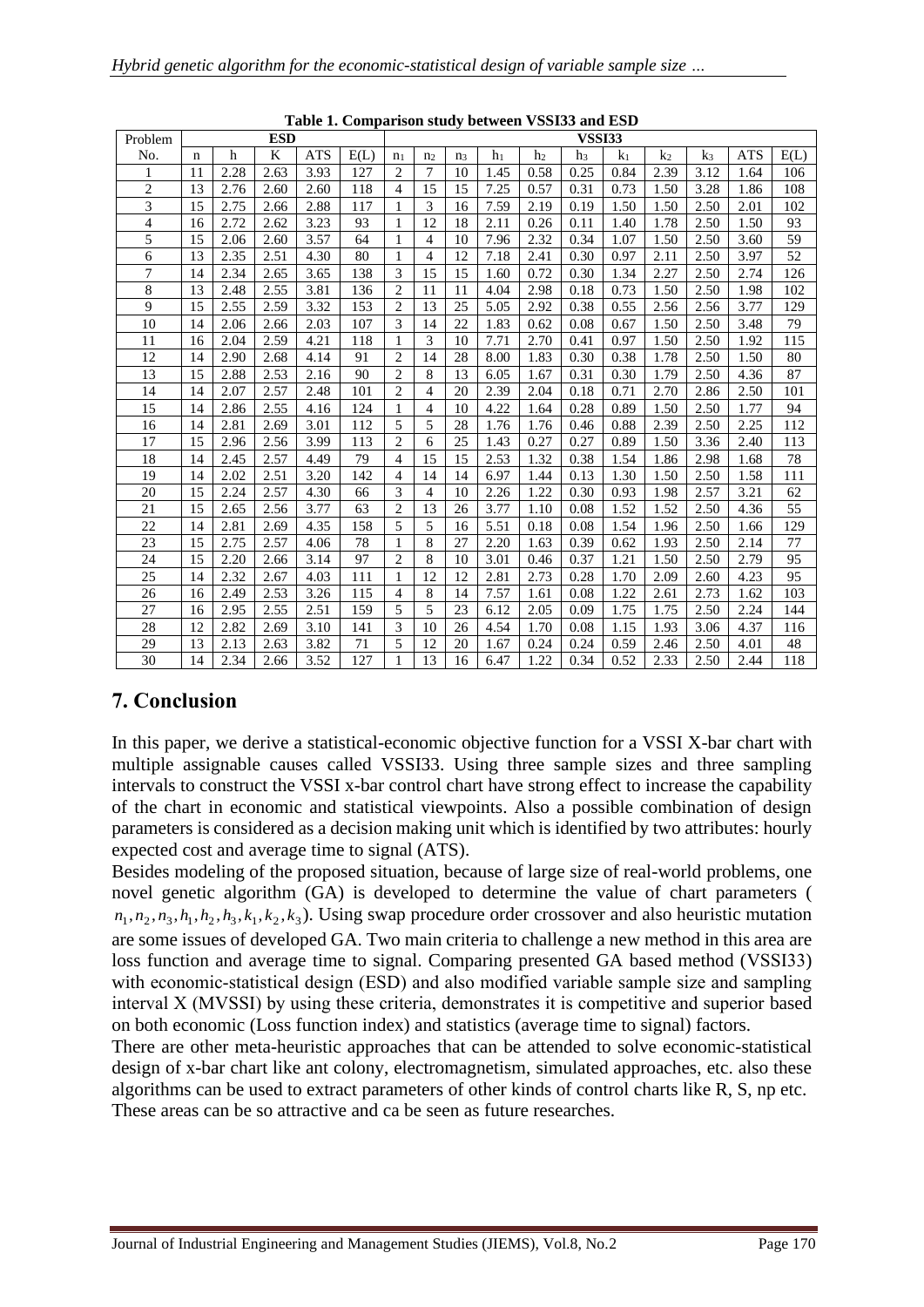| Problem        | <b>MVSSI</b>   |                |                |       |                |       |                |      |            | <b>VSSI33</b> |                |                |    |      |                |                |                |      |      |            |      |
|----------------|----------------|----------------|----------------|-------|----------------|-------|----------------|------|------------|---------------|----------------|----------------|----|------|----------------|----------------|----------------|------|------|------------|------|
| No.            | n <sub>1</sub> | n <sub>2</sub> | n <sub>3</sub> | $t_1$ | t <sub>2</sub> | $W_1$ | W <sub>2</sub> |      | <b>ATS</b> | E(L)          | n <sub>1</sub> | n <sub>2</sub> | n3 | h1   | h <sub>2</sub> | $\mathbf{h}_3$ | k <sub>1</sub> | k2   | k3   | <b>ATS</b> | E(L) |
|                | $\overline{4}$ | 13             | 18             | 9.97  | 0.35           | 0.19  | 1.03           | 2.41 | 2.94       | 117           | 2              | 9              | 26 | 6.15 | 2.28           | 0.14           | 0.27           | 1.67 | 2.50 | 2.78       | 117  |
| $\overline{2}$ | 6              | 10             | 15             | 9.95  | 0.46           | 0.11  | 0.62           | 2.58 | 3.88       | 148           | 5              | 7              | 10 | 7.19 | 2.92           | 0.13           | 1.61           | 1.61 | 2.50 | 1.81       | 146  |
| 3              | $\overline{7}$ | 10             | 15             | 9.96  | 0.42           | 0.26  | 1.07           | 2.23 | 4.34       | 117           | 2              | 15             | 16 | 5.58 | 2.37           | 0.29           | 0.47           | 1.73 | 2.50 | 3.65       | 117  |
| $\overline{4}$ | 5              | 13             | 15             | 9.95  | 0.39           | 0.18  | 1.06           | 2.21 | 3.41       | 116           |                | 11             | 26 | 2.80 | 0.99           | 0.47           | 0.64           | 1.50 | 2.50 | 2.50       | 115  |
| $\overline{5}$ | 8              | 8              | 17             | 9.98  | 0.27           | 0.08  | 0.68           | 2.29 | 2.26       | 110           | 3              | 10             | 26 | 2.56 | 1.30           | 0.10           | 0.19           | 1.50 | 2.95 | 1.70       | 108  |
| 6              | 6              | 13             | 16             | 9.99  | 0.29           | 0.11  | 1.02           | 2.55 | 3.41       | 82            | 5              | 9              | 10 | 7.73 | 1.72           | 0.13           | 0.10           | 1.50 | 2.50 | 2.95       | 80   |
| $\overline{7}$ | 6              | 8              | 15             | 9.96  | 0.23           | 0.24  | 0.82           | 2.21 | 4.50       | 128           | $\overline{4}$ | 8              | 22 | 3.69 | 1.78           | 0.38           | 1.57           | 1.57 | 3.23 | 2.63       | 127  |
| 8              | 8              | $\mathbf Q$    | 14             | 9.97  | 0.16           | 0.17  | 0.69           | 2.44 | 4.78       | 107           | 3              | 12             | 19 | 4.30 | 0.89           | 0.08           | 0.86           | 1.50 | 2.50 | 3.59       | 106  |
| $\mathbf Q$    | $\mathbf{Q}$   | 9              | 16             | 9.99  | 0.37           | 0.25  | 0.85           | 2.24 | 4.98       | 74            | $\overline{4}$ | 12             | 12 | 5.45 | 2.44           | 0.31           | 1.69           | 1.77 | 2.71 | 3.15       | 73   |
| 10             | $\tau$         | 13             | 17             | 10.00 | 0.48           | 0.15  | 1.13           | 2.41 | 4.04       | 76            | 5              | 15             | 15 | 5.41 | 1.73           | 0.19           | 1.24           | 1.52 | 2.50 | 3.98       | 75   |
| 11             | $\tau$         | 9              | 16             | 9.98  | 0.27           | 0.22  | 1.01           | 2.10 | 4.37       | 70            | $\overline{2}$ | 9              | 10 | 3.18 | 1.24           | 0.44           | 1.26           | 1.50 | 2.50 | 3.53       | 69   |
| 12             | 9              | 11             | 17             | 9.99  | 0.48           | 0.13  | 0.98           | 2.13 | 3.72       | 66            | 3              | 4              | 10 | 7.11 | 0.65           | 0.44           | 0.74           | 1.50 | 2.50 | 2.08       | 64   |
| 13             | 9              | $\mathbf Q$    | 15             | 9.97  | 0.33           | 0.22  | 1.17           | 2.38 | 4.86       | 82            | 5              | 6              | 10 | 7.25 | 2.05           | 0.36           | 1.10           | 1.96 | 2.50 | 4.27       | 82   |
| 14             | $\tau$         | 8              | 16             | 9.97  | 0.45           | 0.21  | 0.77           | 2.55 | 4.27       | 90            | 2              | 11             | 11 | 3.80 | 2.92           | 0.28           | 0.95           | 1.76 | 2.50 | 2.83       | 88   |
| 15             | 10             | 12             | 16             | 9.97  | 0.45           | 0.14  | 0.77           | 2.58 | 4.77       | 79            | 3              | 12             | 28 | 3.81 | 1.67           | 0.41           | 0.63           | 1.64 | 2.50 | 2.00       | 79   |
| 16             | 6              | 10             | 16             | 9.98  | 0.39           | 0.13  | 0.76           | 2.57 | 2.50       | 91            | 2              | 5              | 16 | 6.17 | 2.61           | 0.50           | 0.73           | 2.58 | 2.58 | 1.73       | 89   |
| 17             | 6              | 11             | 13             | 9.99  | 0.34           | 0.25  | 0.84           | 2.18 | 4.00       | 66            | $\overline{4}$ | 4              | 28 | 6.90 | 0.84           | 0.15           | 0.38           | 1.50 | 2.71 | 2.81       | 66   |
| 18             | 5              | 12             | 17             | 9.96  | 0.17           | 0.21  | 1.14           | 2.47 | 6.40       | 148           | 3              | 14             | 14 | 3.17 | 2.55           | 0.33           | 0.35           | 1.50 | 2.50 | 3.14       | 146  |
| 19             | $\overline{4}$ | 8              | 13             | 9.97  | 0.37           | 0.26  | 1.14           | 2.13 | 6.03       | 78            | 2              | 3              | 10 | 3.00 | 2.36           | 0.09           | 1.50           | 1.62 | 2.50 | 3.91       | 77   |
| 20             | 5              | 10             | 16             | 9.98  | 0.43           | 0.21  | 0.99           | 2.31 | 2.37       | 108           | 2              | 13             | 16 | 2.16 | 1.32           | 0.39           | 1.32           | 1.50 | 2.50 | 2.49       | 108  |
| 21             | $\overline{4}$ | 12             | 18             | 9.96  | 0.27           | 0.20  | 0.78           | 2.43 | 3.54       | 118           | $\overline{4}$ | 10             | 23 | 4.00 | 2.29           | 0.43           | 1.73           | 1.81 | 2.51 | 1.88       | 118  |
| 22             | 6              | 10             | 15             | 9.97  | 0.17           | 0.14  | 0.72           | 2.33 | 4.69       | 120           |                | 14             | 14 | 7.79 | 2.67           | 0.15           | 0.61           | 1.89 | 2.64 | 2.70       | 120  |
| 23             | 5              | 11             | 18             | 9.97  | 0.17           | 0.23  | 0.94           | 2.23 | 4.94       | 76            | 5              | 9              | 10 | 2.16 | 0.41           | 0.20           | 0.53           | 2.04 | 2.50 | 3.63       | 75   |
| 24             | 6              | 12             | 16             | 9.95  | 0.23           | 0.18  | 0.82           | 2.24 | 6.44       | 132           | $\overline{4}$ | 5              | 10 | 3.98 | 2.19           | 0.48           | 1.13           | 1.50 | 2.50 | 1.80       | 132  |
| 25             | $\tau$         | 10             | 17             | 9.96  | 0.19           | 0.16  | 1.08           | 2.39 | 4.94       | 65            |                | 13             | 27 | 2.46 | 0.74           | 0.22           | 1.57           | 1.57 | 2.50 | 4.50       | 64   |
| 26             | 9              | 12             | 18             | 9.96  | 0.45           | 0.14  | 1.00           | 2.35 | 5.53       | 138           | 5              | 5              | 10 | 3.17 | 1.67           | 0.39           | 0.55           | 2.51 | 2.51 | 2.05       | 138  |
| 27             | 10             | -11            | 18             | 9.96  | 0.23           | 0.10  | 0.67           | 2.34 | 2.05       | 109           | 5              | 5              | 29 | 5.55 | 1.44           | 0.16           | 0.86           | 1.74 | 2.50 | 4.00       | 109  |
| 28             | 9              | 10             | 14             | 9.96  | 0.20           | 0.28  | 0.82           | 2.15 | 2.04       | 70            | 2              | 6              | 16 | 7.81 | 1.26           | 0.23           | 1.21           | 1.64 | 2.65 | 3.62       | 68   |
| 29             | 9              | $\mathbf Q$    | 15             | 10.00 | 0.27           | 0.17  | 1.15           | 2.47 | 2.34       | 139           | 3              | 15             | 18 | 5.98 | 0.27           | 0.27           | 0.20           | 1.50 | 2.51 | 3.07       | 137  |
| 30             | $\tau$         | 8              | 16             | 10.00 | 0.16           | 0.28  | 1.21           | 2.30 | 4.98       | 154           | $\overline{4}$ | 7              | 10 | 4.28 | 1.33           | 0.08           | 1.22           | 1.50 | 2.50 | 3.33       | 152  |

**Table 2. Comparison study between VSSI33 and MVSSI**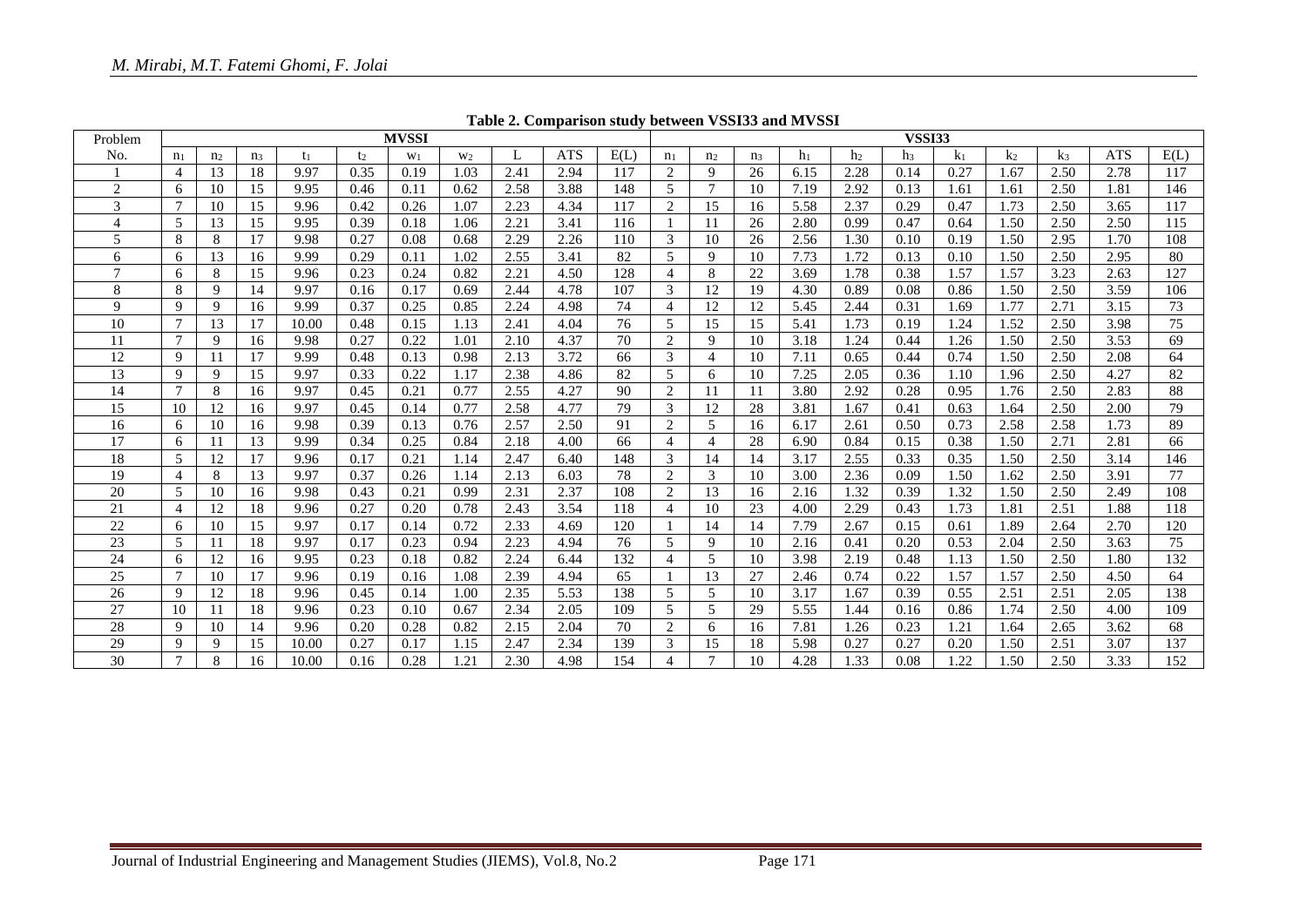## **References**

Bai, DS., and KT., Lee, (1998). "An economic design of variable sampling interval X control charts", *International Journal of Production Economics*, Vol. 54, pp. 57-64.

Chen, YK., (2004). "Economic design of X control chart for non-normal data using variable sampling policy", *International Journal of Production Economics*, Vol. 92, pp. 61- 74.

Chen, YK., (2007). "Economic design of variable sampling intervals T2 control charts–A hybrid Markov Chain approach with genetic algorithms", *Expert System with Application*, Vol. 33, pp. 683- 689.

Christopher, CA. JF., Kros, and SE., Said, (2010). "Economic design of x control charts with continuously variable sampling intervals", *Quality and Reliability Engineering International*, Vol. 26, pp. 235-245.

Costa, AFB., (1997). "X chart with variable sample size and sampling interval", *Journal of quality technology*, Vol. 29, pp. 197-204.

Costa, AFB., and MA., Rahim, (2001). "Economic design of X charts with variable parameter: the Markov Chain approach", *Journal of Applied Statistics*, Vol. 28, pp. 875-885.

Costa, AFB. (1994). "X charts with variable sample size", *Journal of quality technology*, Vol. 26, pp. 155-163.

Das, TK., and V., Jain, (1997). "An economic design model for X charts with random sampling policies", *IIE Transactions*, Vol. 29, pp. 507-518.

Das, TK., V., Jain, and A., Gosavi, (1997). "Economic design of dual-sampling interval policies for X charts with and without run rules", *IIE Transactions*, Vol. 29, pp. 497-506.

Daudin, JJ., (1992). "Double sampling x charts", *Journal of quality technology*, Vol. 24, pp. 78-87.

Duncan, AJ., (1959). "The economic design of x charts used to maintain current control of a process", *Journal of the American Statistical Association*, Vol. 51, pp. 228-242.

Duncan, AJ., (1971). "The economic design of charts when there is a multiplicity of assignable causes", *Journal of the American Statistical Association*, Vol. 66, pp. 107-121.

Fallahnezhad, MS., and Gobafian, V., (2016). "Effects of inspection errors on economically design of CCC-r control chart", *Journal of industrial Engineering and Management Studies*, Vol. 3, No. 2, pp. 1- 16.

Fong, JY., ST., Ching, IH., Kai, and W., Zhang, (2010). "An economic-statistical design of x control charts with multiple assignable causes", *Journal of Quality*, 17, pp. 327-338.

Goldberg, DE., (1989). *Genetic Algorithms in Search, Optimization and Machine Learning Addison-Wesley*, New York.

Hejazi, TH., and P., Roozkhosh, (2019). "Partial inspection problem with double sampling designs in multi-stage systems considering cost uncertainty", *Journal of Industrial Engineering and Management Studies*, Vol. 6, No. 1, pp. 1-17.

Khoo, MBC., See, MY., Chong, NL. and Teoh, WL., (2019). "An improved variable sample size and sampling interval S control chart", *Quality and Reliability Engineering International*, Vol. 35, No. 1, pp. 392-404.

[Kosztyán,](https://www.sciencedirect.com/science/article/pii/S0360835218301967#!) ZT., And [Katona](https://www.sciencedirect.com/science/article/pii/S0360835218301967#!) AI., (2018). "Risk-based X-bar chart with variable sample size and sampling interval", *[Computers & Industrial Engineering](https://www.sciencedirect.com/science/journal/03608352)*, Vol. [120,](https://www.sciencedirect.com/science/journal/03608352/120/supp/C) pp. 308-319.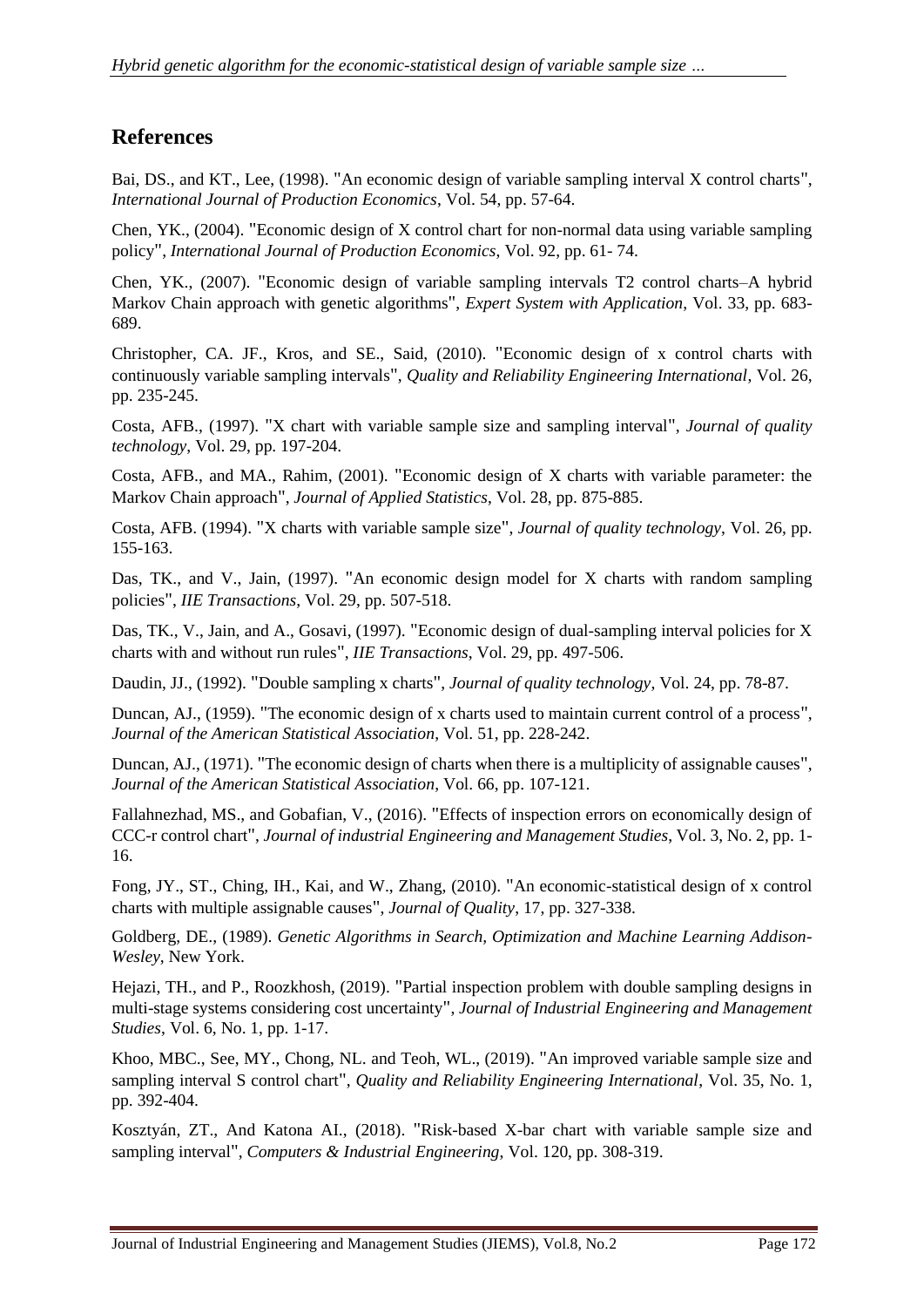Mahadic, SB., and DT., Shirke, (2009). "A special variable sample size and sampling interval x chart", *Communication in Statistics-Theory and Methods*, Vol. 38, pp. 1284-1299.

McWilliams, TP., (1994). "Economic, statistical, and economic-statistical x chart design", *Journal of Quality Technology*, Vol. 26, pp. 227-238.

Mirabi M., (2012). "A Hybrid Genetic Algorithm for the Sequence Dependent Flow-Shop Scheduling Problem", *World Academy of Science, Engineering & Technology*.

Niaki, STA, and Tooshegghanian, M., (2019). "Economic design of variable sampling interval X-bar control charts for monitoring correlated non normal samples", *[Communication in Statistics-](https://www.researchgate.net/journal/0361-0926_Communication_in_Statistics-Theory_and_Methods) Theory and [Methods](https://www.researchgate.net/journal/0361-0926_Communication_in_Statistics-Theory_and_Methods)*, Vol. 42, No. 18, pp. 2639-2658 .

Niaki, STA., FM., Gazaneh, and J., Karimifar, (2012). "Economic design of x-bar control chart with variable sample size and sampling interval under non-normality Assumption: A genetic algorithm", *Economic Computation & Economic Cybernetics Studies & Research*.

Noorossana, R.A., Deheshvar, and M., Shekary, (2002). "Developing variable sample size and sampling interval x-bar chart", In: *Proceedings of the 41st International Conference on Computers & Industrial Engineering,* pp. 690-695.

Oprime, P., Costa, N., Mozambani, C., and Gonçalves, C., (2018). "X-bar control chart design with asymmetric control limits and triple sampling", *[The International Journal of Advanced Manufacturing](https://link.springer.com/journal/170)  [Technology](https://link.springer.com/journal/170)*, Vol. 1, pp.1-14.

Prabhu, SS., DC., Montgomery, and GC., Runger, (2001). "A combined adaptive sample size and sampling interval x control scheme", *Journal of Quality Technology*, Vol. 26, pp. 164-274.

Prabhu, SS., GC., Runger and JB., Keats, (1993). "An adaptive sample size x chart", *International Journal of Production Research*, Vol. 31, pp. 2895-2909.

Prasath, D., (2011). "Economic design of x-bar control chart using simulated annealing", Bachelor of Science thesis. Department of Mechanical Engineering, National Institute of Technology, Rourkela.

Salmasnia, A., A., Tavakoli, M., Noroozi, and B., Abdzadeh, (2019). "Statistical design of the EWMA-R control charts for phase II linear profile monitoring", Journal of Industrial Engineering and Management Studies, Vol. 6, No. 1, pp. 46-67.

Saniga, EM., (1977). "Joint economically optimal design of x and R control charts", *Management Science*, Vol. 24, pp. 420-431.

Shashibhushan, B.D., Mahadik, and T., Shirke, (2007). "Economic design of a modified variable sample size and sampling interval x chart", *Economic Quality Control*, Vol. 22, pp. 273: 293.

Tagaras, G., (1998). "A survey of recent development in the design of adaptive control chart", *Journal of Quality Technology*, Vol. 30, pp. 212-231.

William, Ho, TS., George, Ho, Ji., Ping, and Henry, C.W., Lau, (2008). "A hybrid genetic algorithm for the multi-depot vehicle routing problem", *Engineering Applications of Artificial Intelligence*, Vol. 21, pp. 548-557.

Woodall, WH., (1986). "Weaknesses of the economic design of control charts", *Technometrics*, Vol. 28, pp. 408–410.

Yu, FJ., and HH., Wu, (2004). "An economic design for variable sampling interval MA control charts", *International Journal of Advanced Manufacturing Technology*, Vol. 24, pp. 41-47.

Yu, FJ., and JL., Hou, (2006). "Optimization of design parameters for x control charts with multiple assignable causes", *Journal of Applied Statistics*, Vol. 33, pp. 279-290.